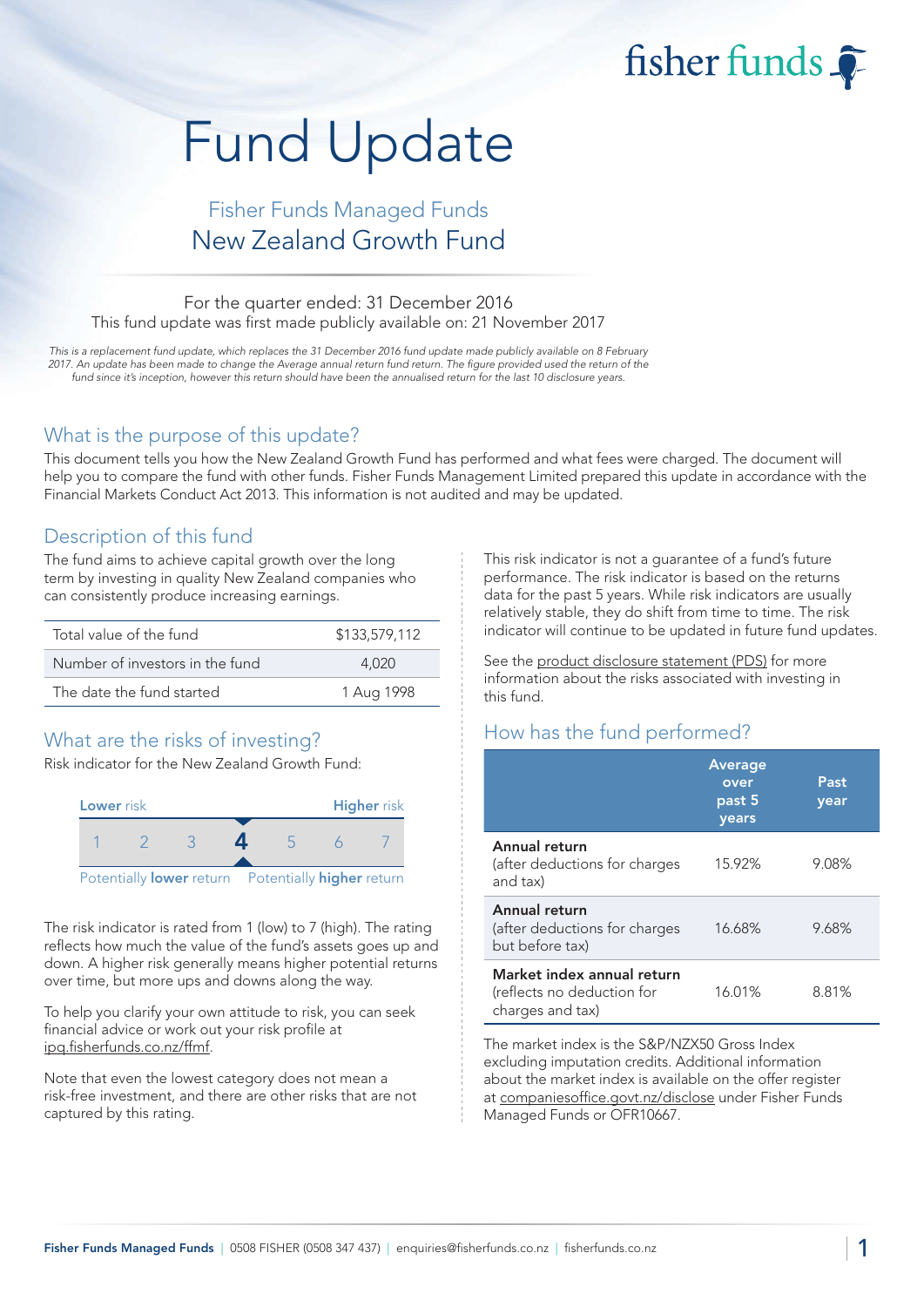## Annual return graph



This shows the return after fund charges and tax for each year ending 31 March since the fund started. The last bar shows the average annual return since the fund started, up to 31 December 2016.

Important: This does not tell you how the fund will perform in the future.

Returns in this update are after tax at the highest prescribed investor rate (PIR) of tax for an individual New Zealand resident. Your tax may be lower.

#### What fees are investors charged?

Investors in the New Zealand Growth Fund are charged fund charges. In the year to 31 March 2016 these were:

|                                                       | % of net asset value |
|-------------------------------------------------------|----------------------|
| <b>Total fund charges</b>                             | 2.42%                |
| Which are made up of:                                 |                      |
| <b>Total management and</b><br>administration charges | 2.42%                |
| Including:                                            |                      |
| Manager's basic fee                                   | 1.28%                |
| Other management and<br>administration charges        | 0.32%                |
| Total performance-based fees <sup>1</sup>             | 0.82%                |

Small differences in fees and charges can have a big impact on your investment over the long term.

## Example of how this applies to an investor

Katie had \$10,000 in the fund at the start of the year and did not make any further contributions. At the end of the year, Katie received a return after fund charges were deducted of \$908 (that is 9.08% of her initial \$10,000). Katie did not pay other charges. This gives Katie a total return after tax of \$908 for the year.

#### What does the fund invest in?

#### Actual investment mix

This shows the types of assets that the fund invests in.



#### Target investment mix

This shows the mix of assets that the fund generally intends to invest in.